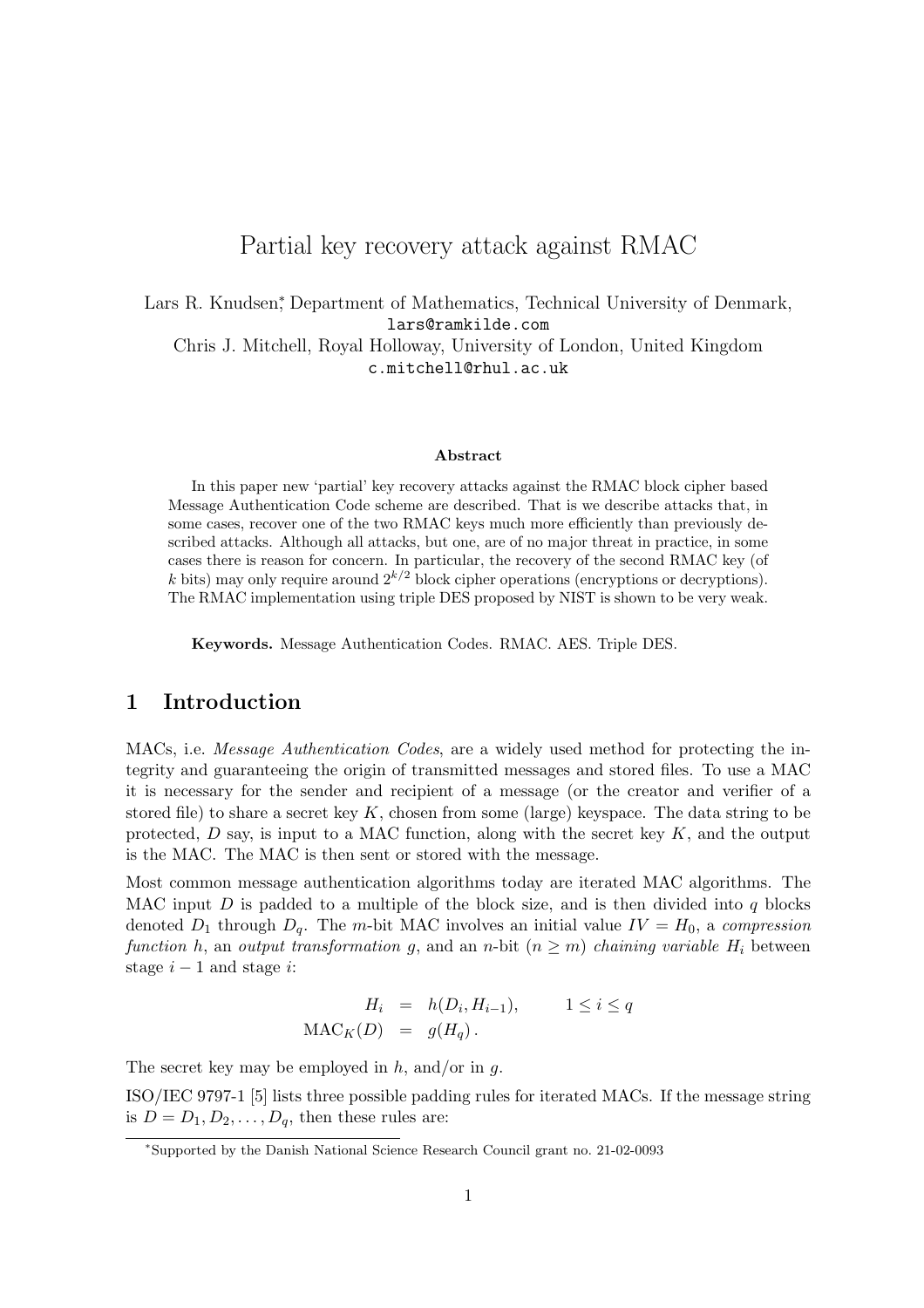- 1. append additional zero bits, such that  $|D_q| = n$ ;
- 2. if  $|D_q| = n$  append an extra block  $D_{q+1}$  consisting of one one-bit followed by zero bits, such that  $|D_{q+1}| = n$ , otherwise append a one-bit then zero bits, such that  $|D_q| = n$ ;
- 3. apply rule 1 then prefix the data with one *n*-bit block  $D_0$  containing q.

One very widely used class of iterated MAC schemes are called CBC-MACs, where (typically)  $h(x, y) = e<sub>K</sub>(x \oplus y)$ , and where  $e<sub>K</sub>(z)$  denotes the block cipher encryption of z using the key K. To avoid some simple forgery attacks [13,  $\S 9.5$ ], g is most often a function which outputs a certain subset of bits of the input, or consists of one or more encryption operations, or is a combination of the two. In this paper we are concerned with a particular example of a CBC-MAC scheme known as RMAC [6, 17].

There are two main classes of attack on a MAC scheme, namely key recovery attacks, in which an attacker is able to discover the secret key used to compute the MACs, and *forgery* attacks in which an attacker is able to determine the correct MAC for a message (without the legitimate key holder having generated it).

- forgery attack: this attack consists of predicting the value of  $\text{MAC}_{K}(D)$  for a message D without initial knowledge of  $K$ . If the adversary can do this for a single message, he is said to be capable of existential forgery. If the adversary is able to determine the MAC for a message of his choice, he is said to be capable of selective forgery. A very simple 'attack' is to choose an arbitrary fraudulent message, and to append a randomly chosen MAC value. Ideally, the probability that this MAC value is correct is equal to  $1/2^m$ , where  $m$  is the number of bits of the MAC value. Practical attacks often require that a forgery is verifiable, i.e., that the forged MAC is known to be correct beforehand with probability near 1.
- key recovery attack: this attack consists of finding the key K itself from a number of message/MAC pairs. Such an attack is more powerful than a forgery, since it allows for arbitrary selective forgeries. Ideally, any attack allowing key recovery requires about  $2^k$  operations (here k denotes the bit-length of K). If m is the size of the MAC and if one assumes that  $MAC_K(D)$  is a random function from the key to the MAC, then verification of such an attack requires about  $\lceil k/m \rceil$  text-MAC pairs. To see this, note that the expected number of keys which will take the message  $D$  to a certain given MAC value is  $2^{k-m}$ . Extending this argument, the expected number of keys which will take  $\lceil k/m \rceil$  messages to certain given MAC values is  $2^{k-(m\lceil k/m \rceil)} \leq 1$ .

Partial key recovery attacks are those in which only some  $k' < k$  bits of the secret key are retrieved.

Preneel and van Oorschot [20] present a general forgery attack that applies to all iterated MACs. Its feasibility depends on the bit sizes n of the chaining variable and m of the MAC result and on the nature of the output transformation g. The basic attack requires several known texts, but only a single chosen text. However, in some cases restrictions are imposed on the known texts; for example, if the padding method used is the third above, all messages must have equal length. For an input pair  $(x, x')$  with  $MAC_K(x) = g(H_q)$  and  $MAC_K(x') = g(H_q')$ , a collision is said to occur if  $\mathrm{MAC}_K(x) = \mathrm{MAC}_K(x')$ . This collision is called an *internal*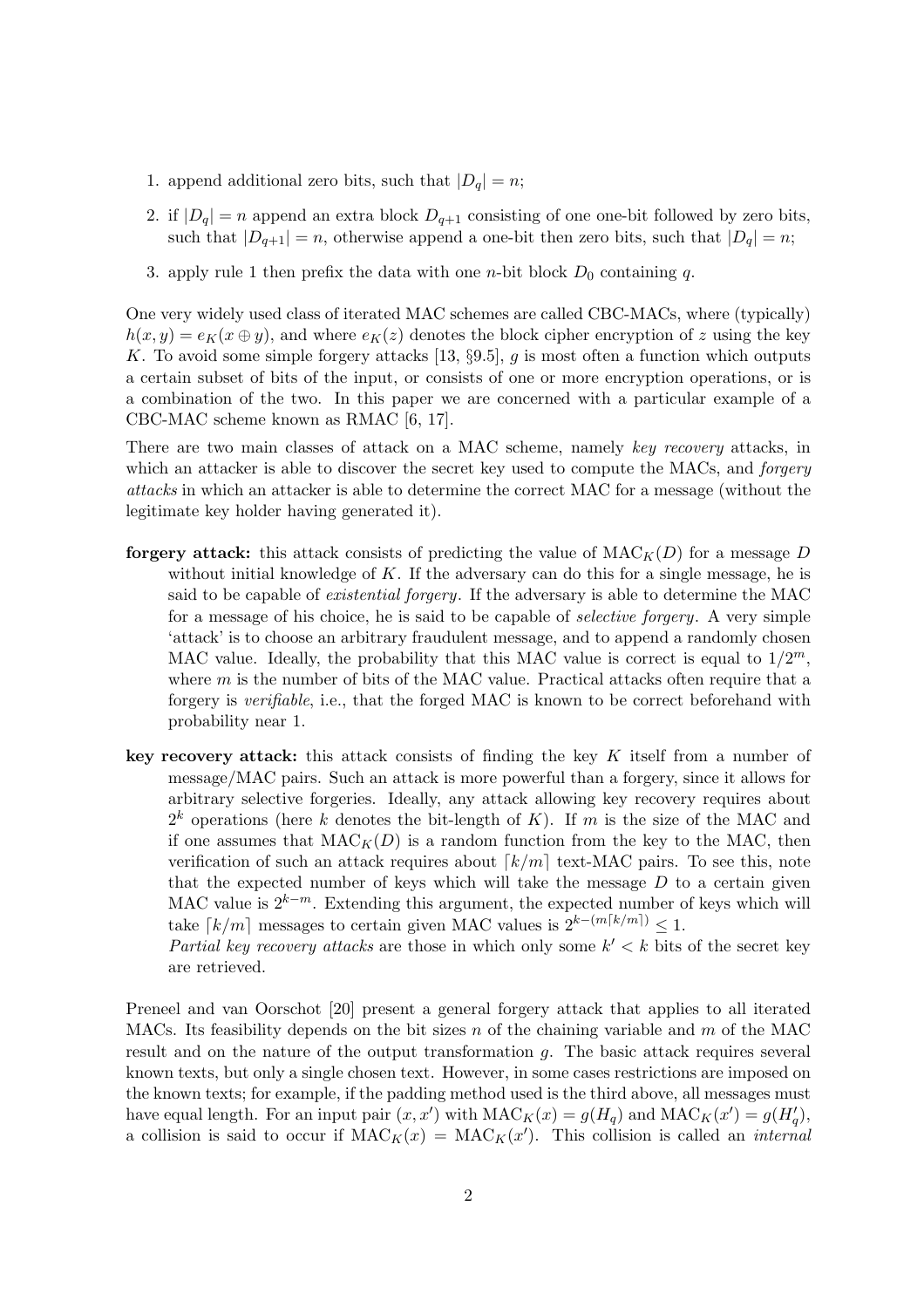collision if  $H_q = H'_q$ , and an external collision if  $H_q \neq H'_q$  but  $g(H_q) = g(H'_q)$ . The attack is based on the following simple observation:

**Lemma 1** ([20]) An internal collision for an iterated MAC algorithm allows a verifiable MAC forgery, through a chosen-text attack requiring a single chosen text.

This follows since, for an internal collision  $(x, x')$ ,  $MAC_K(x || y) = MAC_K(x' || y)$  for any single block y; thus a requested MAC on the chosen text  $x \parallel y$  provides a forged MAC (i.e. the same MAC) for  $x' \parallel y$  (here  $\parallel$  denotes concatenation). Note this assumes that the MAC algorithm is deterministic. Also, the forged message is of a special form, which may limit the practical impact of the attack.

The next propositions show the complexities of finding an internal collision for a given MAC algorithm.

**Proposition 1** ([20]) Let MAC() be an iterated MAC function with n-bit chaining variable and m-bit result, and an output transformation g that is a permutation. An internal collision for MAC can be found using an expected number of  $u = \sqrt{2} \cdot 2^{n/2}$  known text-MAC pairs of at least  $t = 2$  blocks each.

**Proposition 2** ([20]) Let MAC() be an iterated MAC function with n-bit chaining variable and m-bit result, and output transformation g which is a random function. An internal collision for h can be found using u known text-MAC pairs of at least  $t = 2$  blocks each and v chosen texts of at least three blocks. The expected values for u and v are as follows:  $u = \sqrt{2} \cdot 2^{n/2}$  and v is approximately  $2^{n-m}$ .

A widely used type of CBC-MAC (when using DES) is where the output transformation g is a two-key triple encryption (with keys  $K_1 = K$  and  $K_2$ ); this is commonly known as the ANSI retail MAC, since it first appeared in [1]:

$$
g(H_q) = e_{K_1}(d_{K_2}(H_q)) = e_{K_1}(d_{K_2}(e_{K_1}(D_q \oplus H_{q-1}))).
$$

The scheme is designed for use with DES as the underlying block cipher to compensate for its short key length. However, it has been shown that the above generic forgery attack, requiring about  $2^{n/2}$  known text/MAC pairs, can be extended to an attack which recovers the entire key in time  $3 \cdot 2^k$  encryptions, compared to  $2^{2k}$  encryptions for an exhaustive search [19, 20]. Other key recovery attacks, also requiring a small multiple of  $2<sup>k</sup>$  encryption operations, need only a few known texts, but require many MAC verifications [10, 11, 14].

A variant of the ANSI retail MAC with the same computational complexity was proposed in [11], where a double block cipher encryption is used in the first and last iteration:

$$
H_1 = e_{K'_2}(e_{K_1}(D_1))
$$
 and  $g(H_q) = e_{K_2}(H_q)$ .

Here  $K_2'$  is derived from  $K_2$ . However, it has been shown that there are again key recovery attacks of time complexity approximately only that of an exhaustive search over one of the keys involved [3, 4]. Also, it has recently been shown [7] that for all schemes but one in ISO/IEC 9797-1 [5], key recovery attacks exist requiring about  $2^{n/2}$  chosen texts and  $2^k$  block cipher operations.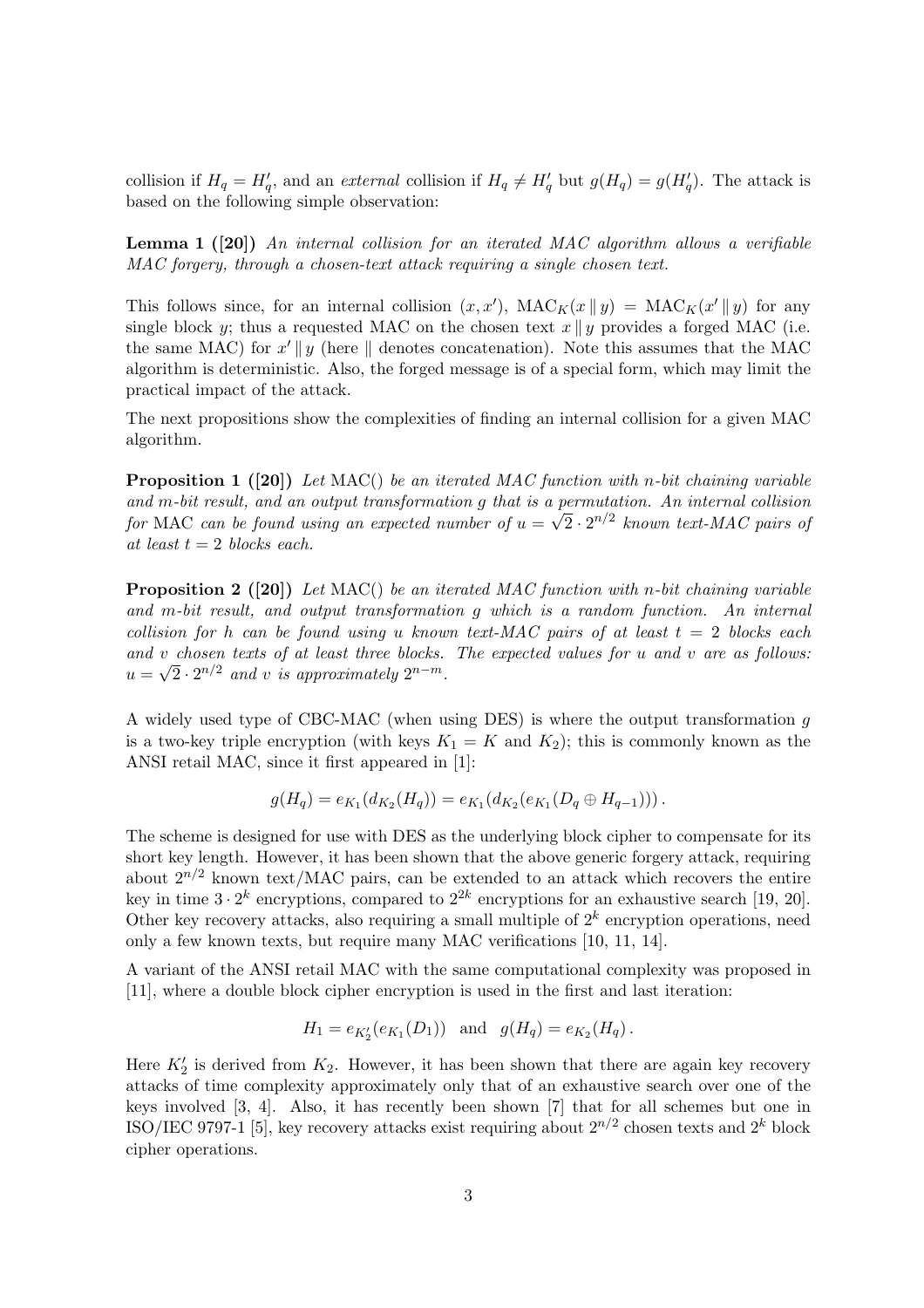Bellare et al. [2] provide a proof of security for the 'basic' CBC-MAC where  $g(H_q) = H_q$ , i.e., a lower bound on the complexity of breaking the system given certain assumptions about the underlying block cipher. The proof assumes that the messages authenticated are all of the same length. DMAC is a CBC-MAC scheme with  $g(H_q) = e_{K'}(H_q)$ , where K' is a key different from  $K$  [5, 18, 21]. There is a also proof of security for DMAC, similar to the aforementioned one for the 'basic' CBC-MAC, but which holds for messages of varying length [18].

Following the approach used in [5], we use a four-tuple  $[a, b, c, d]$  to quantify the resources needed for an attack, where a denotes the number of off-line block cipher encipherments (or decipherments), b denotes the number of known data string/MAC pairs, c denotes the number of chosen data string/MAC pairs, and d denotes the number of on-line MAC verifications. Note  $c$  and  $d$  are distinguished because, in some environments, it may be easier for an attacker to obtain MAC verifications (i.e. to submit a data string/MAC pair and learn whether the MAC is valid) than to obtain the MAC for a chosen message. Moreover, as is the case for RMAC, it is possible to learn different information from a MAC verification than from a chosen MAC, since we assume that the attacker has no control over the random salt used for a chosen MAC.

This paper is organised as follows. §2 presents the RMAC scheme. In §3 several key-recovery attacks on RMAC are presented, all of which recover one of the two RMAC keys much more efficiently than previously described attacks. §4 presents an efficient attack on RMAC used with triple-DES as proposed by NIST [17], and  $\S5$  gives some concluding remarks<sup>1</sup>.

# 2 The RMAC scheme

The RMAC message authentication code was proposed by Jaulmes, Joux and Valette [6] in 2002. The scheme operates as follows. First suppose the underlying block cipher has  $n$ -bit blocks and uses a key of k bits. The MAC scheme uses a pair of keys  $K_1$ ,  $K_2$ . The MAC computation is as follows.

A message D is first padded and split into a sequence of q n-bit blocks:  $D_1, D_2, \ldots, D_q$ . The entity computing the MAC generates a  $k$ -bit random salt  $R$ , and then makes the following computations:

$$
H_1 = e_{K_1}(D_1),
$$
  
\n
$$
H_i = e_{K_1}(D_i \oplus H_{i-1}), \quad (2 \le i \le q),
$$
 and  
\nMAC =  $e_{K_2 \oplus R}(H_q)$ ).

The salt R must be stored or sent with the message and MAC.

For the purposes of this paper we assume that the padding method does not involve prefixing the data with a length block. (NIST [17] specifies that padding rule 2 should be used with RMAC.) Note that the MAC used will be truncated to the left-most m bits of the MAC value given in the above equation, where  $m \leq n$ .

RMAC was designed as an alternative to the DMAC scheme with better resistance against the generic forgery attacks mentioned in the introduction [6]. However this element of increased

<sup>&</sup>lt;sup>1</sup>The attacks of §3.5 and §4 also appear in [9], together with key recovery attacks in multi-user settings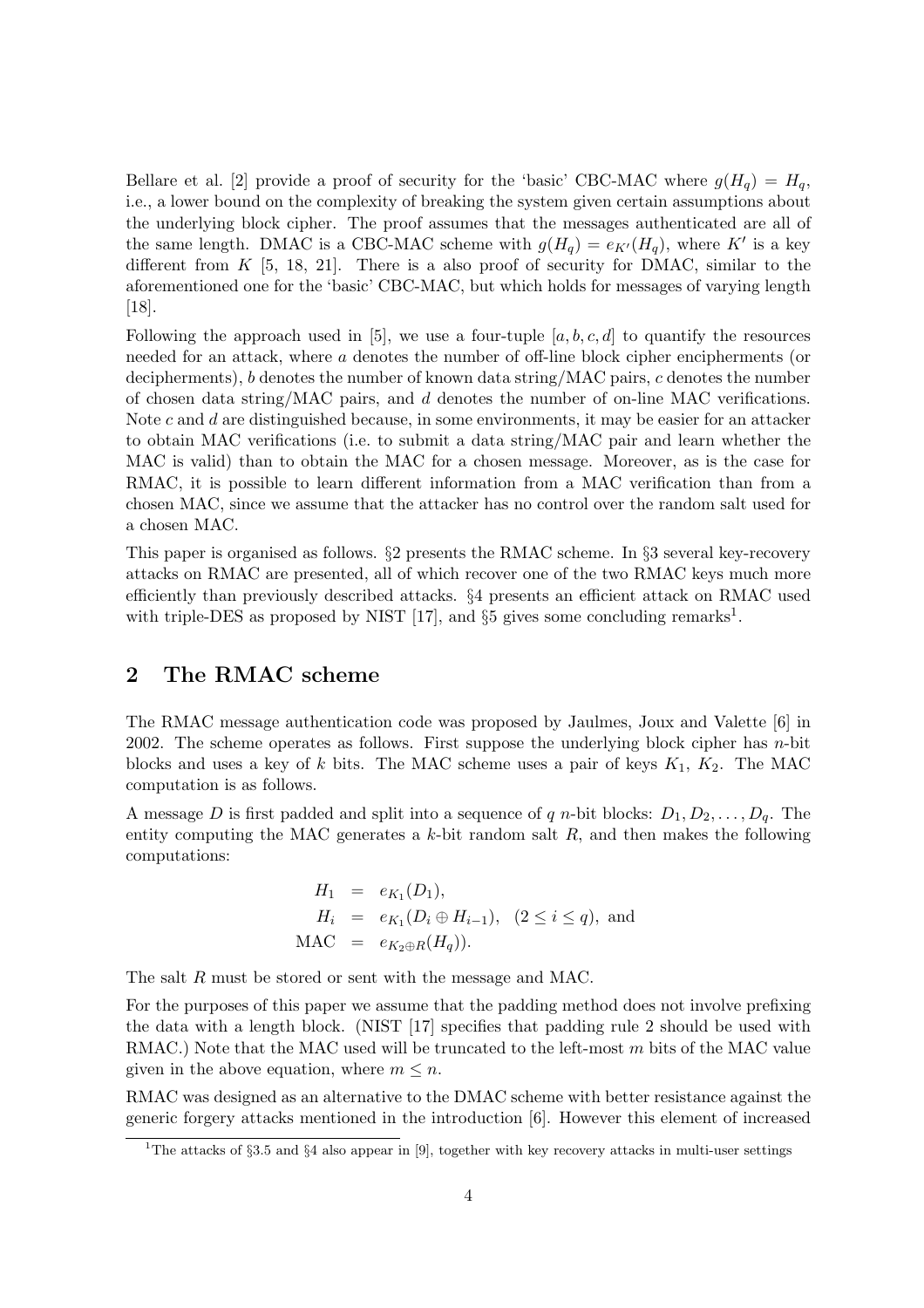security comes at a price. The attacks presented in this paper recover one of the two kbit keys of RMAC faster than by brute-force. Once this key has been found the scheme is vulnerable to some simple forgery attacks, see e.g., [13, §9.5]. We remark that none of the attacks presented in this paper would apply to DMAC [5, 18, 21], for which the best known attacks recovering either of the two keys require  $2^k$  operations, where k is the size of the involved keys.

## 3 Partial key recovery attacks on RMAC

In this section we outline several partial key recovery attacks on RMAC. The attacks are applied to general block ciphers of length  $n$  using a  $k$ -bit key and do not exploit intrinsic properties of the underlying block cipher.

### 3.1 The basis for a partial key recovery attack

Suppose an attacker knows, by some means, the value  $H<sub>q</sub>$  computed during the RMAC computation for the padded message  $D_1, D_2, \ldots, D_q$ . Suppose the attacker also knows a MAC for this message  $(M \text{ say})$  and the corresponding random salt  $R$ .

The attacker first chooses an integer  $s$   $(0 \leq s \leq k)$  and then, by some means, obtains the MACs  $M_1, M_2, \ldots, M_{2^s}$  for this same padded message  $D_1, D_2, \ldots, D_q$  for a total of  $2^s$  different (random) salts  $R_1, R_2, \ldots, R_{2^s}$ . The set of MACs  $\{M_1, M_2, \ldots, M_{2^s}\}$  (and corresponding salt values) is sorted to simplify comparisons.

The attacker next computes  $C_j = e_{L_j}(H_q)$  for a series of  $2^{k-s}$  arbitrary distinct keys  $L_j$ ,  $j = 1, 2, \ldots 2^{k-s}$ . After each computation the value of  $C_j$  is compared with the set of MACs  ${M_1, M_2, \ldots, M_{2^s}.$ 

Then with a probability of  $1 - (1 - 2^{-k})^{2^k} \approx 0.63$  (for  $k \ge 5$ ), for at least one pair of values of i, j  $(1 \leq i \leq 2^s, 1 \leq j \leq 2^{k-s})$  the equation

$$
K_2 \oplus R_i = L_j
$$

will hold, where  $K_2$  is one of the two secret keys used to compute the RMACs. If this equation holds then  $C_j = M_i$ . Of course, this latter equation may hold by chance (with probability  $(2^{-m})$ . Thus, during the course of computing the  $2^{k-s}$  values  $C_j$ , there will be a total of around  $2^{k-m}$  'false' matches. Eliminating a false match is simple — it requires one decryption of a different MAC value  $M_{i^*}$  (using the appropriate offset of the key  $L_j$ ).

After elimination of all false matches the key  $K_2$  will have been recovered. Hence the total complexity for finding the key  $K_2$  is as follows:

- $2<sup>s</sup>$  chosen MACs, and
- $2^{k-s} + 2^{k-m}$  encryption or decryption operations.

Of course, this all depends on the attacker having a means to find the value  $H_q$ . Later in this paper we describe two ways in which this might occur. However, first we consider a simple variation on the above procedure.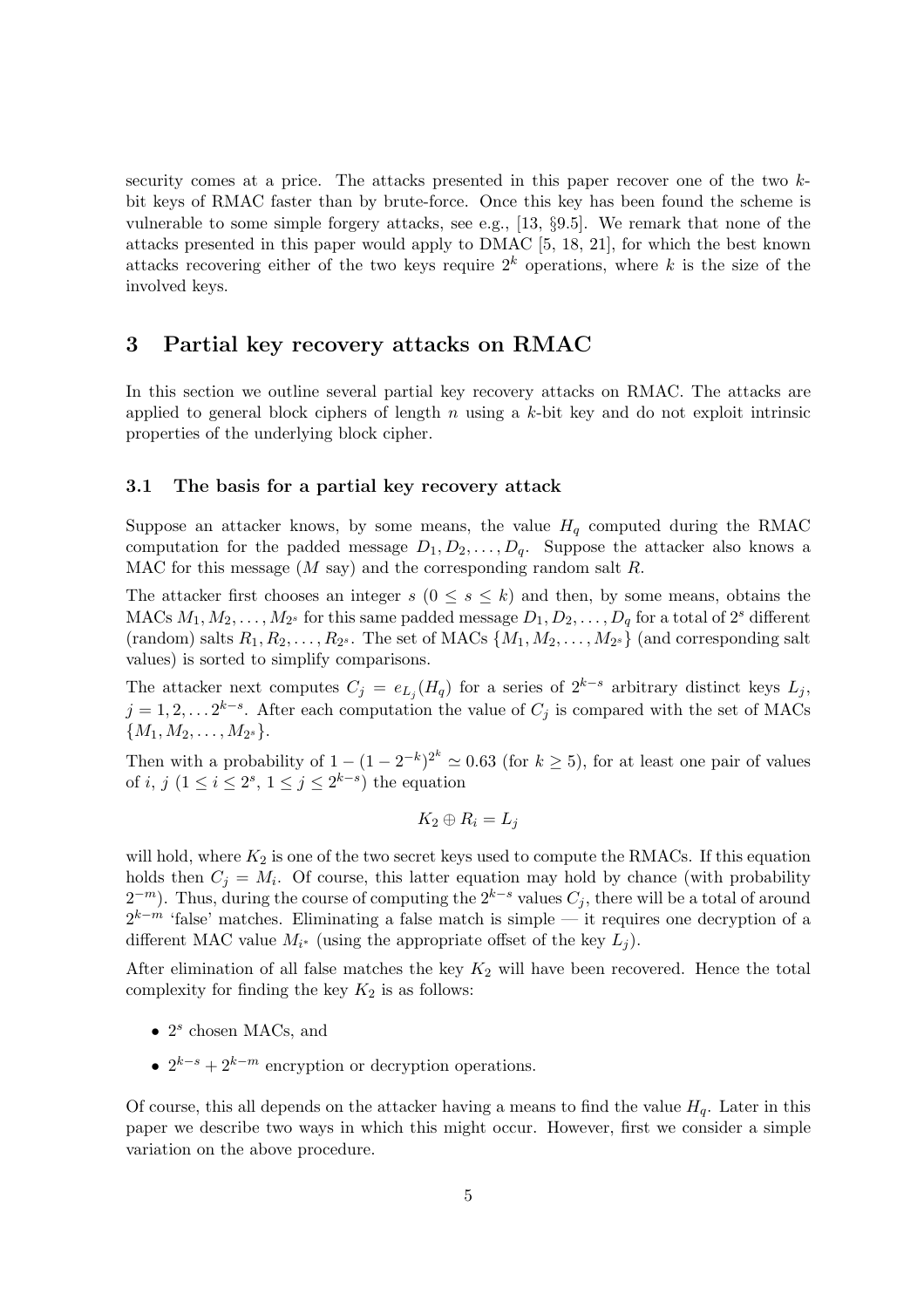## 3.2 A variant partial key recovery attack

Observe that the m-bit MAC for an arbitrary message with an arbitrary salt  $R$  can be found using an expected  $2^{m-1}+(2^{m-1}-1)/2^m \simeq 2^{m-1}$  MAC verifications. Thus, instead of requiring  $2<sup>s</sup>$  chosen MACs, the first part of the attack described in section 3.1 can be performed using  $2^{s+m-1}$  MAC verifications. Thus, in this case, the total complexity for finding the key  $K_2$  is:

- $2^{s+m-1}$  MAC verifications, and
- $2^{k-s} + 2^{k-m}$  encryption or decryption operations.

Rather interestingly, this variant of the attack can be made deterministic instead of probabilistic without increasing the complexity. This is because the attacker is able to choose the  $2^s$  salt values  $R_1, R_2, \ldots, R_{2^s}$  as well as the  $2^{k-s}$  values  $L_1, L_2, \ldots, L_{2^{k-s}}$ . Since the attack depends on finding an  $R_i$  and  $L_j$  such that  $R_i \oplus K_2 = L_j$ , it becomes possible to choose the values of  $R_1, R_2, \ldots, R_{2^s}$  and  $L_1, L_2, \ldots, L_{2^{k-s}}$  to try to ensure that such an equation will hold (for some i and j) whatever the value of  $K_2$ .

Suppose the attacker chooses the sets  $\mathcal{R} = \{R_1, R_2, \ldots, R_{2^s}\}\$  and  $\mathcal{L} = \{L_1, L_2, \ldots, L_{2^{k-s}}\}\$ such that R and L are mutually orthogonal subspaces, of dimensions s and  $k - s$  respectively, of the k-dimensional vector space over  $GF(2)$  with elements the binary k-tuples. This can, for example, readily be achieved by letting R be the set of all k-tuples whose final  $k - s$  digits are zeros, and  $\mathcal L$  be the set of all k-tuples whose first s digits are zeros. Then, for any k-tuple  $K_2$ , there exists a unique pair  $(R_i, L_j) \in \mathcal{R} \times \mathcal{L}$  such that  $K_2 = R_i \oplus L_j$ . This holds since the union of a basis for  $R$  with a basis for  $L$  will be a basis for the entire k-dimensional space. Hence, for any k-tuple  $K_2$ , there exists a unique pair  $(R_i, L_j) \in \mathcal{R} \times \mathcal{L}$  such that  $R_i \oplus K_2 = L_j$ .

Thus, in this case, if  $\mathcal R$  and  $\mathcal L$  are chosen appropriately, the desired 'match' will be found with probability 1.

## 3.3 A simple method for finding  $H_q$

The first of the two methods we describe for finding  $H<sub>q</sub>$  applies only in the case where  $m = n$ , i.e. where there is no MAC truncation. Suppose the attacker knows the MAC M (and corresponding random salt R) for a  $(q+1)$ -block padded message  $D_1, D_2, \ldots, D_q, D_{q+1}$ . Then, for a sequence of distinct values  $E$  (where  $E$  is an *n*-bit block) the attacker conducts a MAC verification for the triple  $(E, M, R)$ , where E is the one-block padded message, M is the MAC and  $R$  is the salt. (Observe that any MAC verification operation will always involve such a triple of inputs). This procedure continues until the MAC verification gives a positive result. The simplest way to implement this would be to use an  $n$ -bit counter to generate successive values of E.

Now suppose that  $E^*$  is the value for which MAC verification succeeds — thus we know that

$$
e_{K_2\oplus R}(e_{K_1}(E^*))=M.
$$

But, given that M is also the MAC for the  $(q+1)$ -block padded message  $D_1, D_2, \ldots, D_q, D_{q+1}$ , again using the salt  $R$ , we also know that

$$
e_{K_2\oplus R}(e_{K_1}(D_{q+1}\oplus H_q))=M.
$$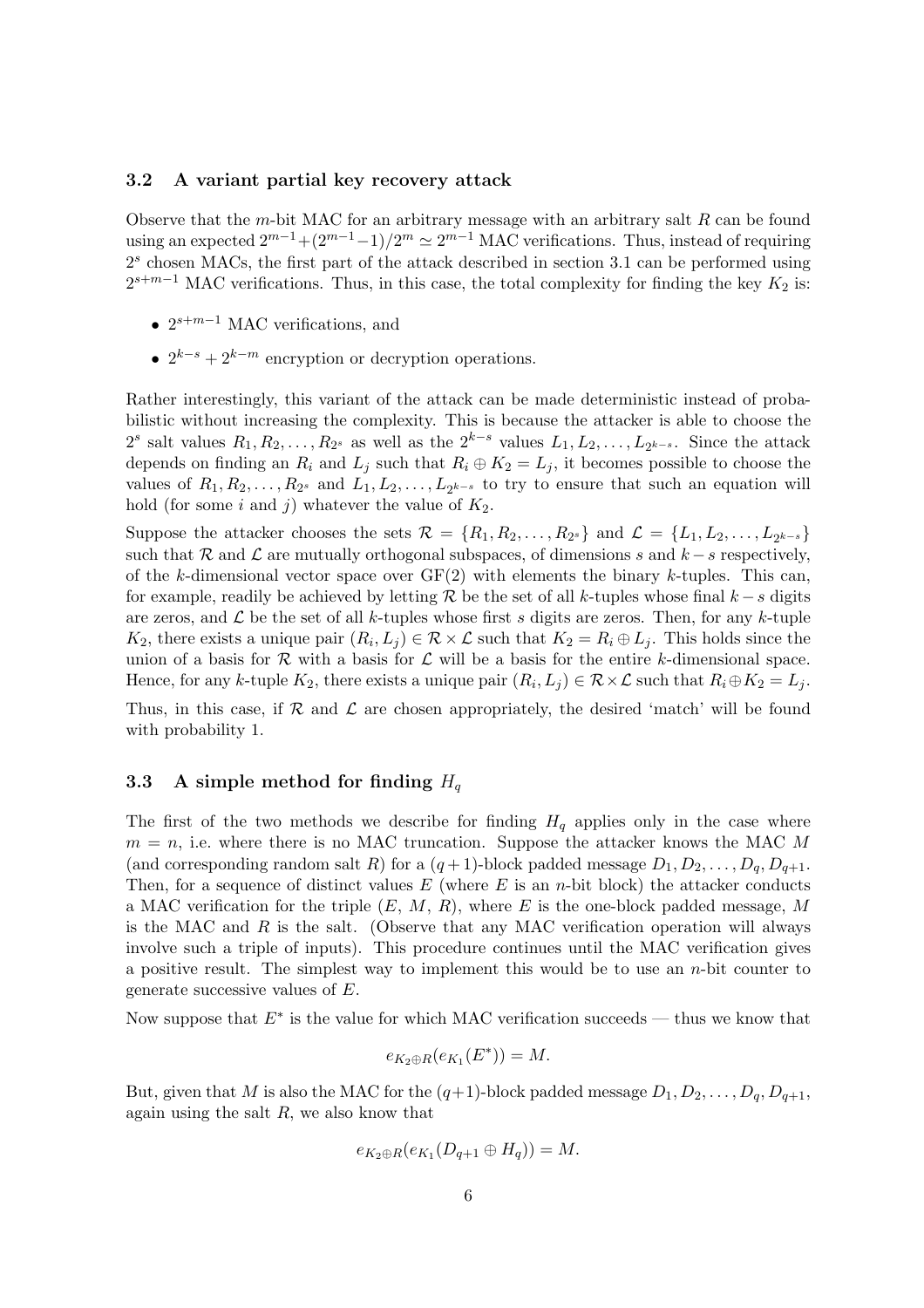Thus, since the block cipher encryption function must be one-to-one (for any fixed key), we know that

$$
e_{K_1}(E^*) = e_{K_1}(D_{q+1} \oplus H_q),
$$

hence

$$
E^* = D_{q+1} \oplus H_q,
$$

and thus

$$
H_q = D_{q+1} \oplus E^*.
$$

It remains for the attacker to learn a MAC for the q-block padded message  $D_1, D_2, \ldots, D_q$ , which requires one chosen MAC (the value of the random salt is not significant), and the attacker will now know a padded message  $D_1, D_2, \ldots, D_q$ , the value  $H_q$ , and a MAC (with its corresponding salt).

We conclude by considering the complexity of the above procedure. It requires

- one known MAC,
- $2^{n-1}$  MAC verifications (this is the expected number before the MAC verification succeeds), and
- one chosen MAC.

Thus, in this case (where  $m = n$ ), the total complexity of the attack to find  $K_2$  is either

- $[2^{k-s}+2^{k-n}, 1, 2^s, 2^{n-1}]$ , when the approach described in section 3.1 is followed, or
- $[2^{k-s}+2^{k-n}, 1, 0, 2^{s+n-1}+2^{n-1}]$ , when the method in section 3.2 is employed.

In the case where two-key triple DES, [13, 15] is being employed (with  $k = 112$  and  $n = 64$ ) this gives a complexity of either  $[2^{112-s} + 2^{48}, 1, 2^s, 2^{63}]$  or  $[2^{112-s} + 2^{48}, 1, 0, 2^{63} + 2^{63+s}]$ . Hence, for example, if  $s = 56$  the attack complexities are  $[2^{56}, 1, 2^{56}, 2^{63}]$  and  $[2^{56}, 1, 0, 2^{119}]$ , and if  $s = 20$  the complexities are  $[2^{92}, 1, 2^{20}, 2^{63}]$  and  $[2^{92}, 1, 0, 2^{83}]$ .

More generally, where a block cipher with a 128-bit key and a 64-bit block size is used, e.g. IDEA [13] or MISTY1 [12], the attack complexity is either  $[2^{128-s} + 2^{64}, 1, 2^s, 2^{63}]$  or  $[2^{128-s} + 2^{64}, 1, 0, 2^{63} + 2^{63+s}]$ . Putting  $s = 64$  in the first formulation and  $s = 32$  in the second, we get attack complexities of  $[2^{65}, 1, 2^{64}, 2^{63}]$  or  $[2^{96}, 1, 0, 2^{95}]$  which are lower than might be expected.

Finally note that if AES [16] (with a 128-bit key) is used, then the attack complexity is either  $[2^{128-s}, 1, 2^s, 2^{127}]$  or  $[2^{128-s}, 1, 0, 2^{127}+2^{127+s}]$ . Hence, in this case, the attacks are unlikely to be of much practical significance.

## 3.4 Another method for finding  $H_q$

The second method we describe for finding  $H_q$  applies regardless of the value of m, although it is less efficient than the previously described method when  $m = n$ .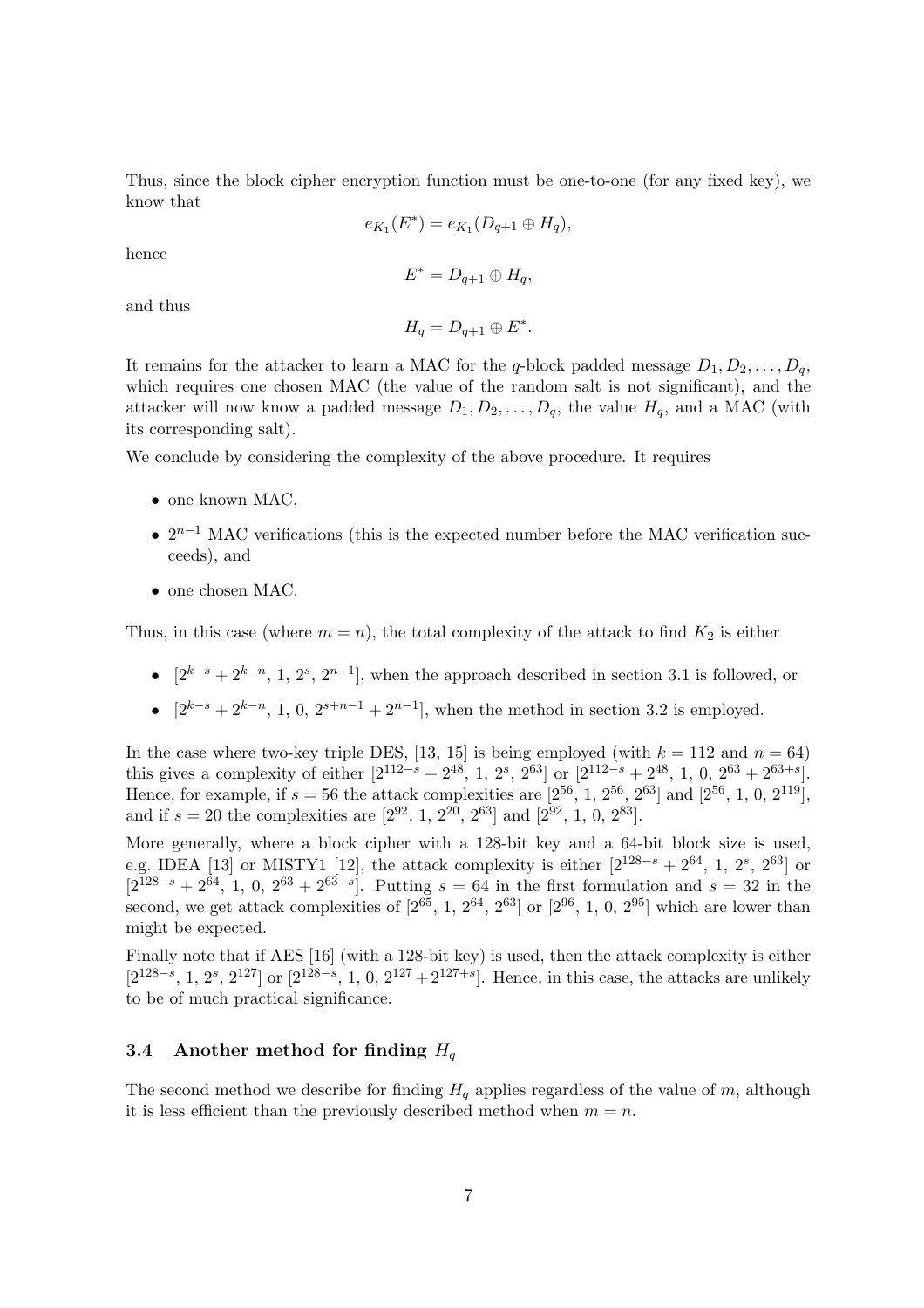The attacker first chooses a sequence of  $\lceil n/m \rceil$  salts  $R_1, R_2, \ldots, R_{\lceil n/m \rceil}$ . The attacker next uses a series of MAC verifications to find a set  $S_1$  of  $2^{(n-m)/2}$  messages (each at least two *n*-bit blocks long), for which the *m*-bit MAC is equal to all zeros when the salt  $R_1$  is used.

The attacker next uses a series of MAC verifications to learn the MACs of all the messages in  $S_1$  for each of the other salts  $R_2, R_3, \ldots, R_{\lceil n/m \rceil}$ . For each message and for each salt the attacker submits each possible m-bit MAC in turn for a MAC verification until the correct MAC is found. As a result the attacker will know a sequence of  $\lceil n/m \rceil$  MACs for each of the  $2^{(n-m)/2}$  messages in  $S_1$ , and moreover the first MAC in each case will be all zeros.

The attacker now follows exactly the same procedure to generate a second set of messages S<sub>2</sub> of size  $2^{(n-m)/2}$  (using exactly the same sequence of salt values  $R_1, R_2, \ldots, R_{\lfloor n/m \rfloor}$ ). Each message in this set shall be precisely one block long. As a result the attacker will know a sequence of  $\lceil n/m \rceil$  MACs for each of the  $2^{(n-m)/2}$  one-block messages, again with the property that the first MAC in every case will equal all zeros.

By the usual birthday paradox arguments [13], with probability  $\simeq 0.63$ , for one padded message  $D_1, D_2, \ldots, D_{q+1}$  in set  $S_1$ , the 'partial MAC value'  $H_{q+1}$  will equal the value of  $e_{K_1}(E)$  for a one-block message E in the set  $S_2$ . This will be evident because the corresponding tuples of MAC values will be equal. (There may be a small number of 'false alarms', i.e. pairs of tuples of MAC values which agree, even though the partial MAC values disagree. These can be eliminated using a number of additional MAC verifications.)

Given such a pair of messages, the remainder of the procedure is exactly the same as in the previous section.

The complexity of the above process is simple to compute. A total of

$$
2^{(n-m)/2} \times 2
$$

messages need to be found which have a MAC of all zeros. Finding one such message will require  $2<sup>m</sup>$  MAC verifications on average, and hence finding the messages will require a total of

$$
2^{\left(n+m+2\right)/2}
$$

MAC verifications. A further

$$
\lceil n/m - 1 \rceil \times 2 \times 2^{(n-m)/2}
$$

MACs need to be computed. Computing such a MAC requires on average  $2^{m-1}$  MAC verifications, and hence computing these MACs requires a total of

$$
\lceil n/m - 1 \rceil \times 2^{(n+m)/2}
$$

MAC verifications. This gives a total of

$$
\lceil n/m+1\rceil \times 2^{(n+m)/2}
$$

MAC verifications.

Thus, in this case, the total complexity of the attack to find  $K_2$  is equal to either

•  $[2^{k-s}+2^{k-m}, 0, 2^s, \lceil n/m+1 \rceil \times 2^{(n+m)/2}$ , when the approach described in section 3.1 is followed, or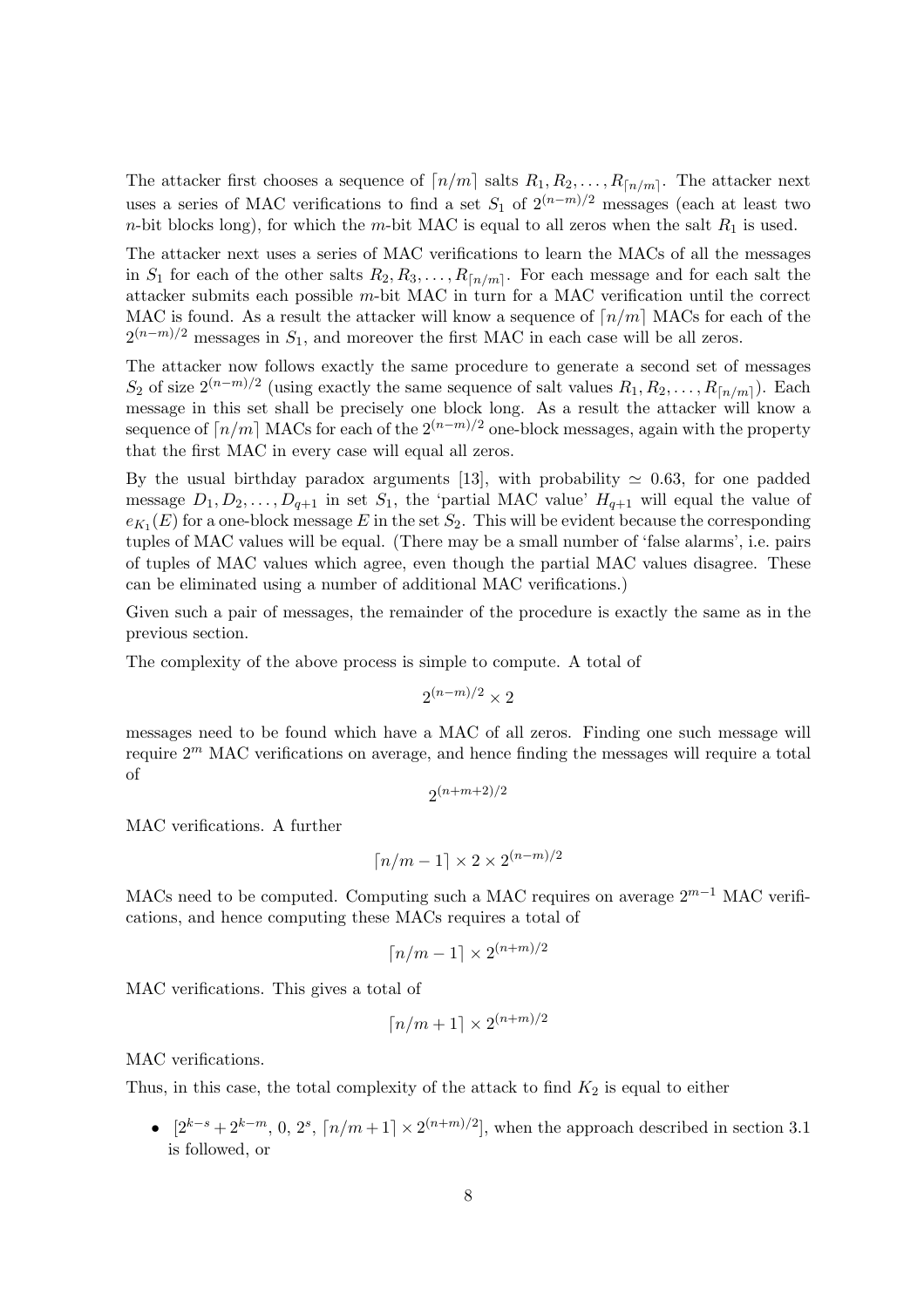•  $[2^{k-s}+2^{k-m}, 0, 0, \lceil n/m+1 \rceil \times 2^{(n+m)/2} + 2^{s+m-1}$ , when the method in section 3.2 is employed.

We note three cases where this attack appears significant.

- Suppose two-key triple DES [15] is used with  $m = 16$ ; the second attack variant with  $s = 20$  gives an attack complexity of [ $2^{96}$ , 0, 0,  $2^{42}$ ].
- If two-key triple DES is employed with  $m = 32$  then the complexity of the second attack variant (with  $s = 18$ ) is [ $2^{94}$ , 0, 0,  $2^{50}$ ].
- Finally, if AES [16] (with a 128-bit key) is used with  $m = 32$ , then the second attack variant (with  $s = 40$ ) has a complexity of  $[2^{96}, 0, 0, 2^{82}]$ .

### 3.5 A partial key-recovery attack for the case  $m = n$

In this section an attack is presented which, in some cases where  $m = n$ , is more efficient than the attacks of the previous sections. In the following, let  $d_K(x)$  denote the decryption of x using the key  $K$  for the underlying block cipher.

The attack is based on multiple collisions.

**Definition 1** A t-collision for a MAC is a set of t messages all producing the same MAC value.

We shall make use of the following lemma which is easily proved.

**Lemma 2** Let  $A, B, and C$  be boolean variables. Then

$$
A \Rightarrow B \Leftrightarrow \text{not}(B) \Rightarrow \text{not}(A), \text{ and}
$$
  

$$
A \Rightarrow (B \text{ AND } C) \Leftrightarrow \text{not}(B) \text{ OR } \text{not}(C) \Rightarrow \text{not}(A).
$$

Let D be some message (with an arbitrary number of blocks). The attack goes as follows. Request the MACs of D for s different values of the salt R. Assume that the attacker finds a t-collision, where the salts are  $R_0, R_1, \ldots, R_{t-1}$  and denote the common MAC value by M'. For simplicity denote  $K_2 + R_0$  by K, and  $K_2 + R_i$  by  $K + a_{i-1}$  for  $i = 1, 2, \ldots, t - 1$ . The attacker guesses a key value  $L$  and computes the decryptions of the MAC value  $M'$  using the keys  $L, L + a_0, \ldots, L + a_{t-1}$ . Then it holds for  $i = 0, 1, \ldots, t-1$ , that if  $L = K$  or  $L = K + a_i$ then  $d_L(M') = d_{L+a_i}(M')$ . Using Lemma 2 it follows that if  $d_L(M') \neq d_{L+a_i}(M')$  then  $L \neq K$ and  $L \neq K + a_i$  for  $0 \leq i < t$ . Similarly, if  $d_{L+a_i}(M') \neq d_{L+a_j}(M')$  then  $L \neq K + a_i + a_j$  for  $0 \leq i \neq j \leq t$ . In this way an exhaustive search for  $K_2$  can be made faster than brute-force. In some rare cases one gets equal values in the inequality tests. As an example, if  $d_L(M') =$ 

 $d_{L+a_i}(M')$  for some i, then one needs to check if  $d_L(M') = d_{L+a_0}(M') = d_{L+a_1}(M') = ...$ after which all false alarms are expected to be detected. The expected number of false alarms is  $t + \begin{pmatrix} t - 1 \\ 0 \end{pmatrix}$  $\begin{pmatrix} 1 \\ 2 \end{pmatrix}$ .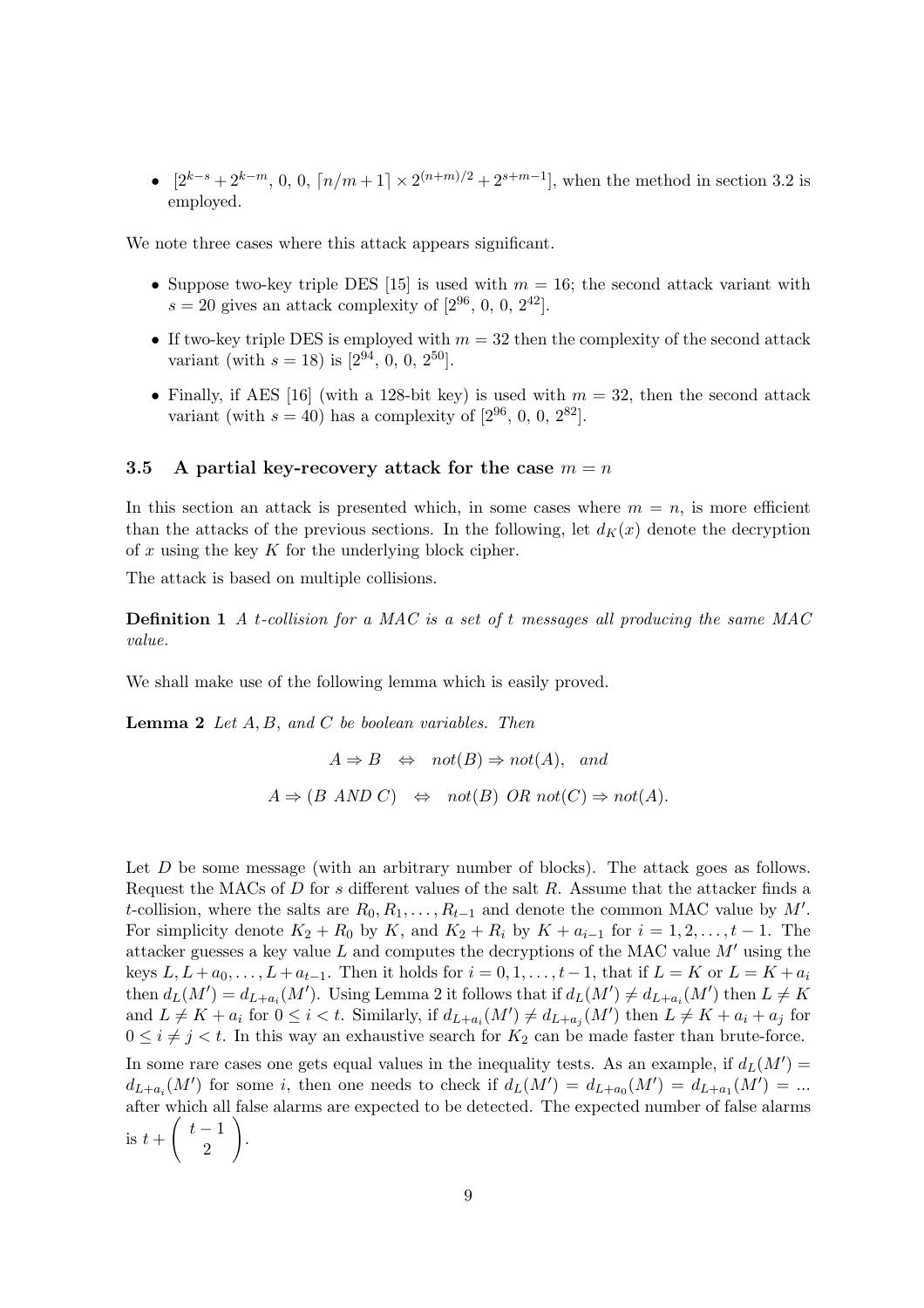We show the case of a 3-collision in more detail. Assume that the random salts used, are  $R_0, R_1$ , and  $R_2$  (which are known to the attacker). Since the messages are the same for all MACs and since the MACs are equal, say M', one knows that the keys  $K_2 + R_0, K_2 + R_1$ , and  $K_2 + R_2$  all decrypt M' to the same (unknown) message z, thus

$$
d_K(M') = d_{K+a_0}(M') = d_{K+a_1}(M'),
$$

where  $K = K_2 + R_0$ ,  $a_0 = R_0 + R_1$  and  $a_1 = R_0 + R_2$ . The following implications are immediate.

$$
L = K \Rightarrow d_L(M') = d_{L+a_0}(M') \qquad \text{AND} \ d_{L+a_0}(M') = d_{L+a_1}(M')
$$
  
\n
$$
L = K + a_0 \Rightarrow d_{L+a_0}(M') = d_L(M') \qquad \text{AND} \ d_L(M') = d_{L+a_0+a_1}(M')
$$
  
\n
$$
L = K + a_1 \Rightarrow d_{L+a_1}(M') = d_{L+a_0+a_1}(M') \qquad \text{AND} \ d_{L+a_1}(M') = d_L(M')
$$
  
\n
$$
L = K + a_0 + a_1 \Rightarrow d_{L+a_0+a_1}(M') = d_{L+a_1}(M') \qquad \text{AND} \ d_{L+a_1}(M') = d_{L+a_0}(M')
$$

Lemma 2 enables us to rewrite the above implications as follows.

$$
d_L(M') \neq d_{L+a_0}(M') \qquad \Rightarrow \quad L \neq K
$$
  
\n
$$
d_{L+a_0}(M') \neq d_L(M') \qquad \Rightarrow \quad L \neq K + a_0
$$
  
\n
$$
d_{L+a_1}(M') \neq d_L(M') \qquad \Rightarrow \quad L \neq K + a_1
$$
  
\n
$$
d_{L+a_1}(M') \neq d_{L+a_0}(M') \qquad \Rightarrow \quad L \neq K + a_0 + a_1
$$

Take (guess) a key value, L and compute  $d_L(M')$ ,  $d_{L+a_0}(M')$ , and  $d_{L+a_1}(M')$ . If  $d_L(M') \neq$  $d_{L+a_0}(M')$ , then  $L \neq K$  and  $L \neq K + a_0$ , if  $d_{L+a_0}(M') \neq d_{L+a_1}(M')$ , then  $L \neq K + a_0 + a_1$ , and if  $d_L(M') \neq d_{L+a_1}(M')$ , then  $L \neq K + a_1$ .

Summing up, with a 3-collision (provided  $a_0, a_1$  are different) one can check the values of four keys from three decryption operations.

Let us next assume that there is a 4-collision. Let the four keys in the 4-collision be  $K, K +$  $a_0, K + a_1, K + a_2$ . Then from the results of  $d_L(M'), d_{L+a_0}(M'), d_{L+a_1}(M'),$  and  $d_{L+a_2}(M'),$ one can check the validity of four keys. Moreover, by arguments similar to the case of a 3 collision, from the four decryptions, one can check the values of all keys of the form  $K + a_i + a_j$ , where  $0 \le i \ne j \le 2$ . Thus from four decryption operations one can check  $4 + \begin{pmatrix} 3 \\ 2 \end{pmatrix}$  $\begin{pmatrix} 0 \\ 2 \end{pmatrix} = 7$ 

keys.

This generalizes to the following result. With a *t*-collision one can check the values of  $u =$  $t + \left(\begin{array}{c} t-1 \\ 0 \end{array}\right)$  $\begin{bmatrix} 1 \end{bmatrix}$  keys from t decryption operations. Table 1 lists values of t, u and  $u/t$ . It should be clear that t-collisions can be used to reduce a search for the key  $K_2$ ; the question is by how much? That is, how many values of  $L$  need to be tested before the sets of keys  ${L, L + a_0, \ldots, L + a_{t-1}, L + a_0 + a_1, \ldots, L + a_{t-2} + a_{t-1}}$  cover the entire key space?

Consider the case  $t = 3$ . One can assume  $a_0 \neq a_1$  (otherwise there is no collision), and that with a high probability there are two bit positions where  $a_0 \neq a_1$ . Without loss of generality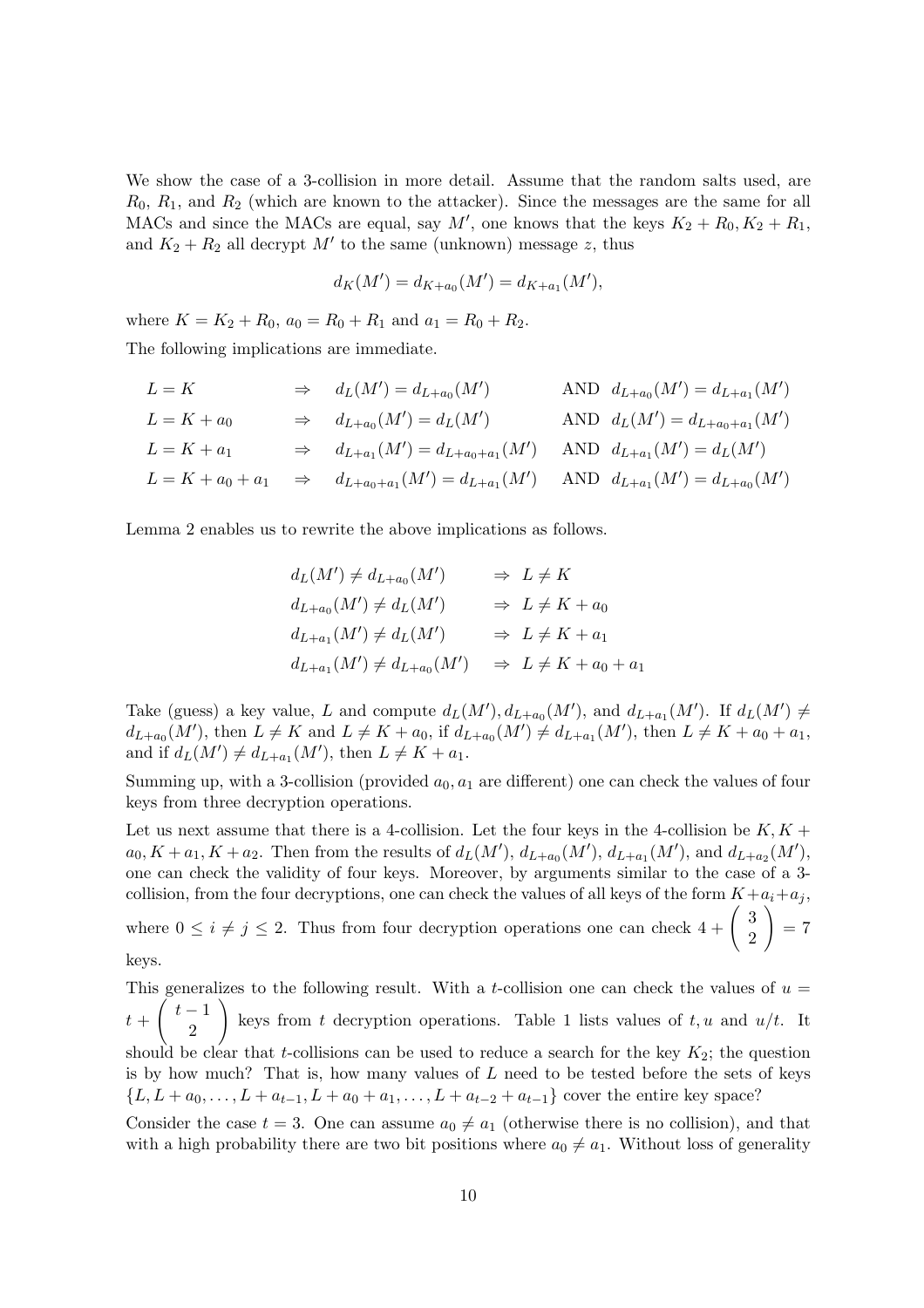| Table 1:         |                      |     |
|------------------|----------------------|-----|
| $\, t \,$        | $t-1$<br>$u=t+$<br>2 | u/t |
| 3                | 4                    | 1.3 |
| $\overline{4}$   | 7                    | 1.8 |
| $\overline{5}$   | 11                   | 2.2 |
| $\boldsymbol{6}$ | 16                   | 2.7 |
| $\overline{7}$   | 22                   | 3.1 |
| 8                | 29                   | 3.6 |
| 9                | 37                   | 4.1 |
| 10               | 46                   | 4.6 |
| 17               | 136                  | 8.0 |

assume that these are the two most significant bits and that these bits are "01" for  $a_0$  and "10" for  $a_1$ . Then a strategy is the following: Let L run through all keys where the most significant two bits are "00". Then clearly the sets

$$
\{L, L + a_0, L + a_1, L + a_0 + a_1\}
$$

cover the entire key space and an exhaustive search for  $K_2$  is reduced by a factor of  $\frac{4}{3}$ , since in the attack one can check the value of four keys at the cost of three decryptions.

Consider the case  $t = 4$ . With a high probability the k-bit vectors  $a_0, a_1$ , and  $a_2$  are pairwise different. Also, with a high probability there are three bit positions where  $a_0, a_1$ , and  $a_2$  are linearly independent (viewed as three-bit vectors). Without loss of generality assume that the bits are the three most significant bits and that these are "001" for  $a_0$ , "010" for  $a_1$  and "100" for  $a_2$ . Then a strategy is the following: Let L run through all keys where the most significant three bits are "000". Then clearly the sets

$$
\{L, L+a_0, L+a_1, L+a_2, L+a_0+a_1, L+a_0+a_2, L+a_1+a_2\}
$$

cover  $7/8$  of the key space. Next fix the most significant three bits of L to "111", find other bit positions where  $a_0, a_1$ , and  $a_2$  are different and repeat the strategy. Thus, in the first phase of the attack one chooses  $2^{k-3}$  values of L, does  $4 \times 2^{k-3} = 2^{k-1}$  encryptions, and one can check  $7 \times 2^{k-3}$  keys. In the next phase of the attack one chooses  $2^{k-6}$  values of L, does  $4 \times 2^{k-6} = 2^{k-4}$  encryptions, and one can check  $7 \times 2^{k-6}$  keys. At this point, a total of  $7 \times 2^{k-3} + 7 \times 2^{k-6} = 2^k - 2^{k-3} - 2^{k-6}$  keys have been checked at the cost of about  $2^{k-1} + 2^{k-4}$ encryptions. In total, an exhaustive search for  $K_2$  is reduced by a factor of almost two.

For higher values of t the attacker's strategy becomes more complex. We claim that with a high probability ("good" values of  $a_i$ ) the factor saved in an exhaustive search for the key is close to the value of  $u/t$  (see Table 1).

The following result shows the complexity of finding t-collisions [22].

**Lemma 3** Consider a set of s randomly chosen b-bit values. With  $s = c2^{(t-1)b/t}$  one expects to get one t-collision, where  $c \approx (t!)^{1/t}$ .

If it is assumed for a fixed message  $D$  and a (randomly chosen) salt  $R$  that the resulting MAC is a random  $m$ -bit value, one can apply the Lemma to estimate the number of texts needed to find a t-collision.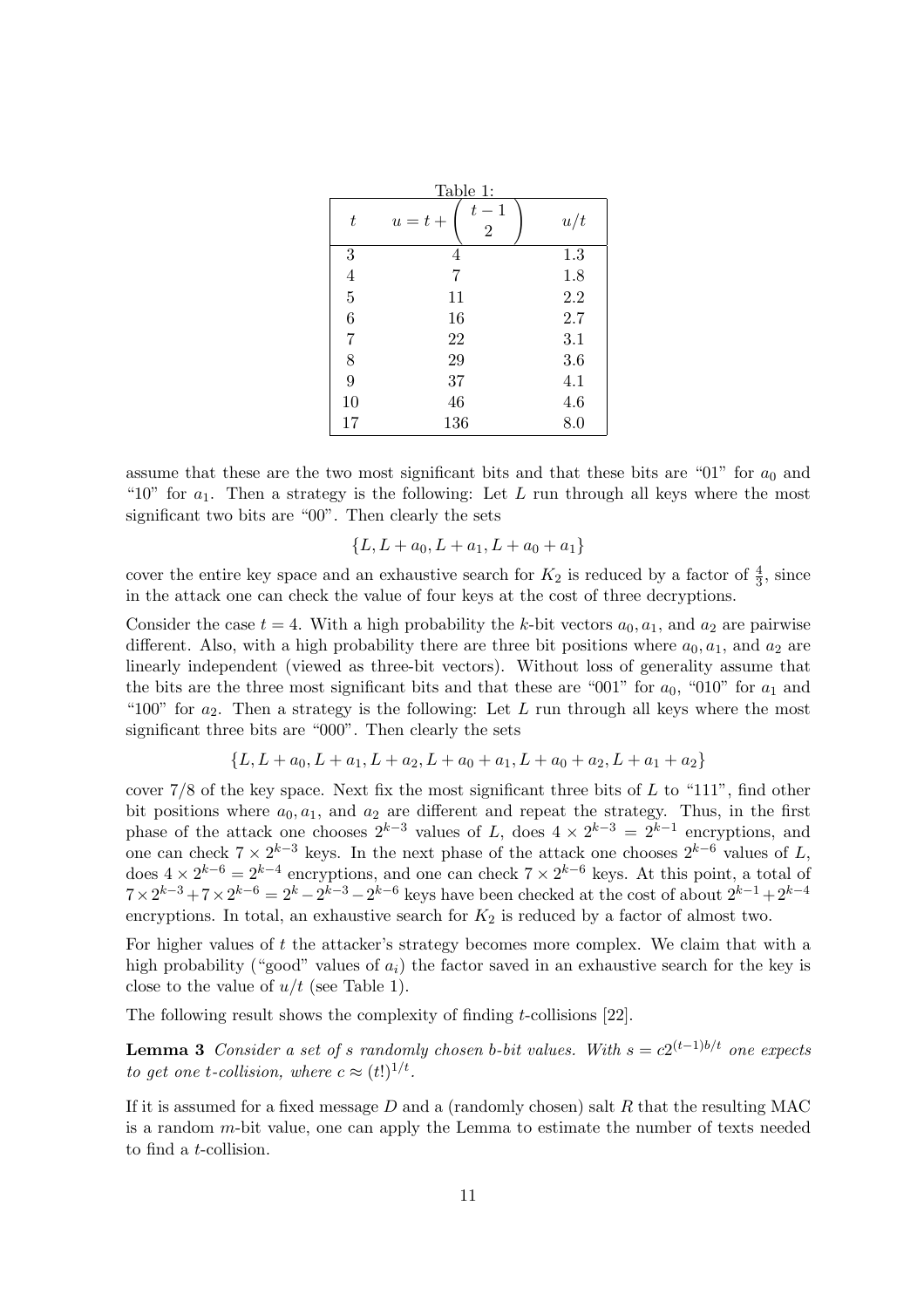Consider a few examples. With  $s = 2^{(n+1)/2}$  one expects to get one pair of colliding MACs, that is, one (2-)collision. With  $s = (1.8)2^{2n/3}$  one expects to get a 3-collision, that is, three MACs with equal values  $(6^{1/3} \approx 1.8)$ . With  $s = (2.2)2^{3n/4}$  one expects to get one 4-collision  $(24^{1/4} \approx 2.2)$ .

From Stirling's formula  $n! = \sqrt{2\pi n} (n/e)^n (1 + \Theta(\frac{1}{n}))$ , one gets that  $(t!)^{1/t} \approx t/e$  for large t, where e is the base of the natural logarithm. Thus, with  $s \approx (t/e)2^{(t-1)n/t}$  one expects to get a t-collision.

The total complexity of the attack to find  $K_2$  is equal to

• 
$$
[2^{k-1}/(u/t), 0, (t/e)2^{(t-1)nt}, 0]
$$
, where  $u = t + \begin{pmatrix} t-1 \\ 2 \end{pmatrix}$ 

The attack is therefore more efficient that those of the previous sections in the cases where  $n = m = k$ . As an example, using AES [16],  $n = m = k = 128$ , with  $t = 17$ , the complexity of the attack is  $[2^{124}, 0, 0, 2^{123}]$ .

As a final remark, note that the message  $D$  in the attack need not be chosen nor known by the attacker. Therefore one can argue that this attack is stronger than a traditional "chosen-text" attack.

# 4 The NIST RMAC draft proposal

In this section we comment on the implementation of RMAC as proposed by NIST [17] on November 5, 2002.

In Appendix A of [17] it is noted that for RMAC with two independent keys  $K_1$  and  $K_2$  and exhaustive search for the keys is expected to require the generation of  $2^{2k-1}$  MACs, where k is the size of one key. However, for the cases with  $m = n$  this can be done much faster under a chosen message attack with just one known message and one chosen message. Independently of how the two keys are generated, an exhaustive search for the key  $K_2$  requires only an expected number of  $2^k$  decryptions of the block cipher. Given a message D and the MAC using the salt R, request the MAC of  $D$  again. With a high probability this MAC is computed with a salt R', such that  $R' \neq R$ . For these two MACs, the values just before the final encryption will be equal and  $K_2$  can be found after about  $2^k$  decryption operations. Subsequently,  $K_1$ can be found in roughly the same time.

## 4.1 Partial key-recovery attack for RMAC used with 3DES

One of the block cipher algorithms approved to be used in RMAC is triple-DES with 168-bit keys. Consider RMAC using triple-DES with  $n = m = 64$  using a 64-bit salt R (which is one option in [17]). The key for the final encryption is then  $K_3 = K_2 + (R \mid 0^{104})$ . However, it is not specified in [17] how the three DES keys are derived from  $K_3$ .

Assume that the first DES key is taken as the rightmost 56 bits of  $K_2 + (R \mid 0^{104})$ , the second DES key as the middle 56 bits, and the third DES key as the leftmost 56 bits. Assume an attacker is given two MACs of the same message  $D$  but using two different values,  $R$  and  $R'$ , of the salt. Assume that the rightmost eight bits of both R and  $R'$  are equal. Then the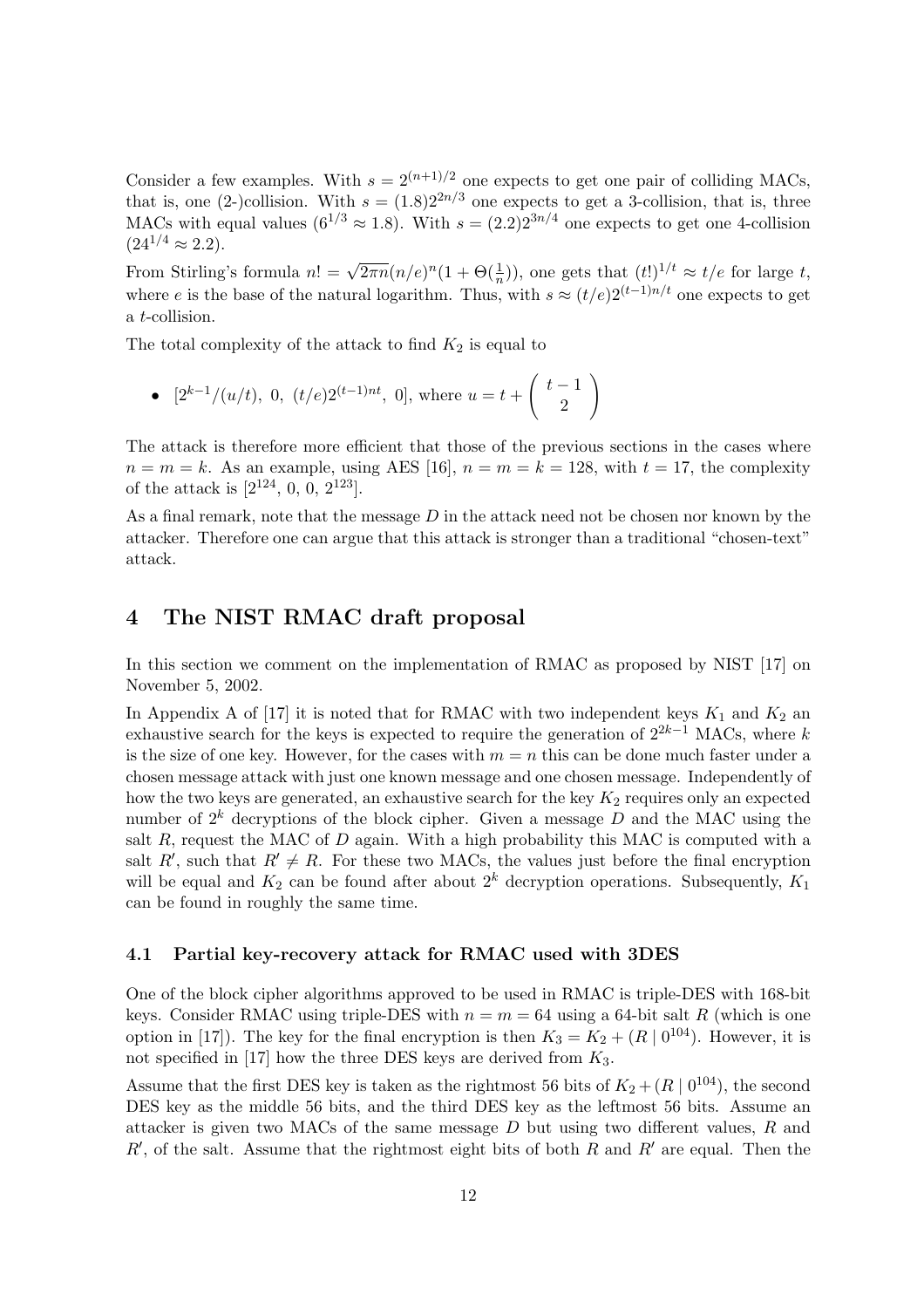encryption of the last same block for the two MACs is done using triple-DES where for one MAC the key used is  $(a, b, c)$ , and where for the other MAC the key used is  $(a, b, c \oplus d)$ . Since the attacker knows  $d$ , he can decrypt through a single DES operation, find  $c$  in the expected time of  $2^{56}$  operations and derive one of the three DES keys [8].

This attack has a probability of success of  $2^{-8}$ . If the attack fails, it is repeated for other values of D, R, and/or R'. With  $2^8$  iterations one finds the single DES key with high probability. After the third DES key has been found, it is possible to find the second DES key with similar complexity. Note that eight bits of the salt affect the second DES key. Request the MAC of a message  $D_2$  using two different values of the salt. Decrypt through the final DES component with the third DES key. With a probability of  $1-2^{-8}$  the two second DES keys in the final encryption will be different as a result of different salt values. Since the salts are known by the attacker, one finds the second DES in the expected time of  $2^{56}$  operations. Thus, the attack which finds two of three DES keys has complexity  $[2^{64}, 2^8, 2^8, 0]$ .

Subsequently, the final DES key can be found using  $2^{56}$  MAC verifications as follows. Assume one is given the MACs,  $M_1$  and  $M_2$ , of two different messages  $D_1$  and  $D_2$ , each consisting of an arbitrary number of 64-bit blocks. Request the MAC,  $M_3$ , of the message  $D_1 \,|\, E$ , where E is a one-block message. Let  $x_1, x_2$  and  $x_3$  be the values just before the final triple DES encryptions in the computations of  $M_1, M_2$  and  $M_3$ . Given the value of the final single-DES key of  $K_2$  one can compute also the MAC of the message  $D_2 \mid (E \oplus x_1 \oplus x_2)$ . Note that the value just before the final triple DES encryptions in this case is  $x_3$ . Also note that the attacker has full control over the key bits which are modified using the (random) salts. Therefore this last part of the attack works regardless of how the salts are chosen, as long as the attacker knows them.

In total the complexity of the attack which finds all of  $K_2$  (i.e., all three DES keys) is  $[2^{64}, 2^8, 2^8, 2^{56}]$ , which is much less than expected.

# 5 Conclusion

In this paper several partial key recovery attacks on RMAC are presented. Apart from the attack on RMAC used with triple DES as proposed by NIST, none of the attacks are likely to be a major concern in practice; however, it is important to have an accurate idea of the precise level of security offered by any scheme, and the attacks described help provide more accurate upper bounds on the security level of RMAC. Moreover, since security proofs tend to focus on the security of the entire key, the existence of partial key recovery attacks such as those described here may not be revealed by theoretical results.

Since this type of attack does not reveal the entire key, it cannot be claimed that these attacks threaten the security of the scheme. However, apart from the fact that determining part of the key rather more easily than the rest is a rather disconcerting property for any cryptographic scheme to have, two further possible ramifications are as follows.

• First, note that in cases where both the RMAC keys are derived from a single key, this attack suggests that it is extremely important to ensure that knowledge of one of the two keys does not threaten the secrecy of the other key. Fortunately, the scheme proposed in the NIST draft standard, [17], derives the two keys by using the single key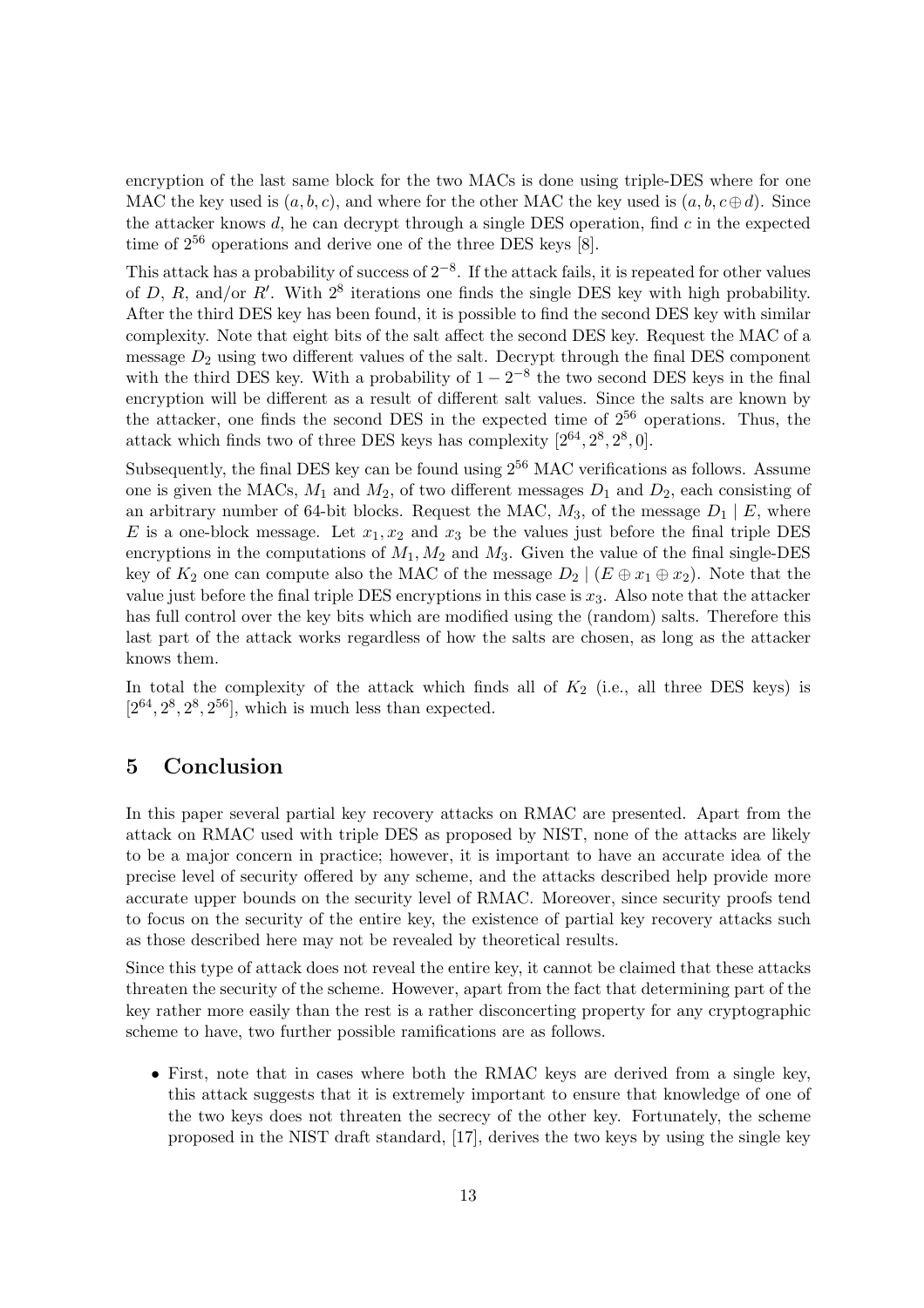to encrypt different fixed strings. In such a case, knowledge of one of the keys does not pose a major threat to the secrecy of the other key.

• Second, once the second of the two RMAC keys has been compromised, a huge variety of forgery attacks becomes possible. Essentially, the scheme becomes equivalent to the simplest of CBC-MACs, where only a single block cipher key is used and where no special processing is applied to the final message block.

# Acknowledgments

The authors would like to thank Tadayoshi Kohno and an anonymous referee for helpful discussions.

# References

- [1] ANSI X9.19 "Financial Institution Retail Message Authentication," American Bankers Association, August 13, 1986.
- [2] M. Bellare, J. Kilian, and P. Rogaway. The security of cipher block chaining. In Y.G. Desmedt, editor, Advances in Cryptology - CRYPTO'94, LNCS 839, pages 341–358. Springer Verlag, 1994.
- [3] D. Coppersmith, L.R. Knudsen, and C.J. Mitchell. Key recovery and forgery attacks on the MacDES MAC algorithm. In M. Bellare editor, Advances in Cryptology - CRYPTO 2000, LNCS 1880, pp. 184-196, Springer Verlag, 2000.
- [4] D. Coppersmith, C.J. Mitchell, "Attacks on MacDES MAC algorithm," Electronics Letters, Vol. 35, No. 19, 1999, pp. 1626–1627.
- [5] International Organization for Standardization, Genève, Switzerland. ISO/IEC 9797-1, Information technology — Security techniques — Message Authentication Codes (MACs) — Part 1: Mechanisms using a block cipher, 1999.
- [6] E. Jaulmes, A. Joux, and F. Valette. On the security of randomized CBC-MAC beyond the birthday paradox limit: A new construction. In J. Daemen and V. Rijmen, editors, Fast Software Encryption 2002, LNCS 2365, pages 237–251. Springer-Verlag, 2002.
- [7] A. Joux, G. Poupard and J. Stern. New attacks against standardized MACs. In T. Johansson, editor, Fast Software Encryption 2003, LNCS. Springer-Verlag, to appear.
- [8] J. Kelsey, B. Schneier, and D. Wagner. Key-schedule cryptanalysis of IDEA, G-DES, GOST, SAFER, and triple-DES. In Neal Koblitz, editor, Advances in Cryptology: CRYPTO'96, LNCS 1109, pages 237–251. Springer Verlag, 1996.
- [9] L.R. Knudsen and T. Kohno. An analysis of RMAC. In T. Johansson, editor, Fast Software Encryption 2003, LNCS. Springer-Verlag, to appear.
- [10] L.R. Knudsen, and C.J. Mitchell. Analysis of 3gpp-MAC and two-key 3gpp-MAC. Discrete Applied Mathematics, 2003, Vol. 128, No. 1, pages 181–191.